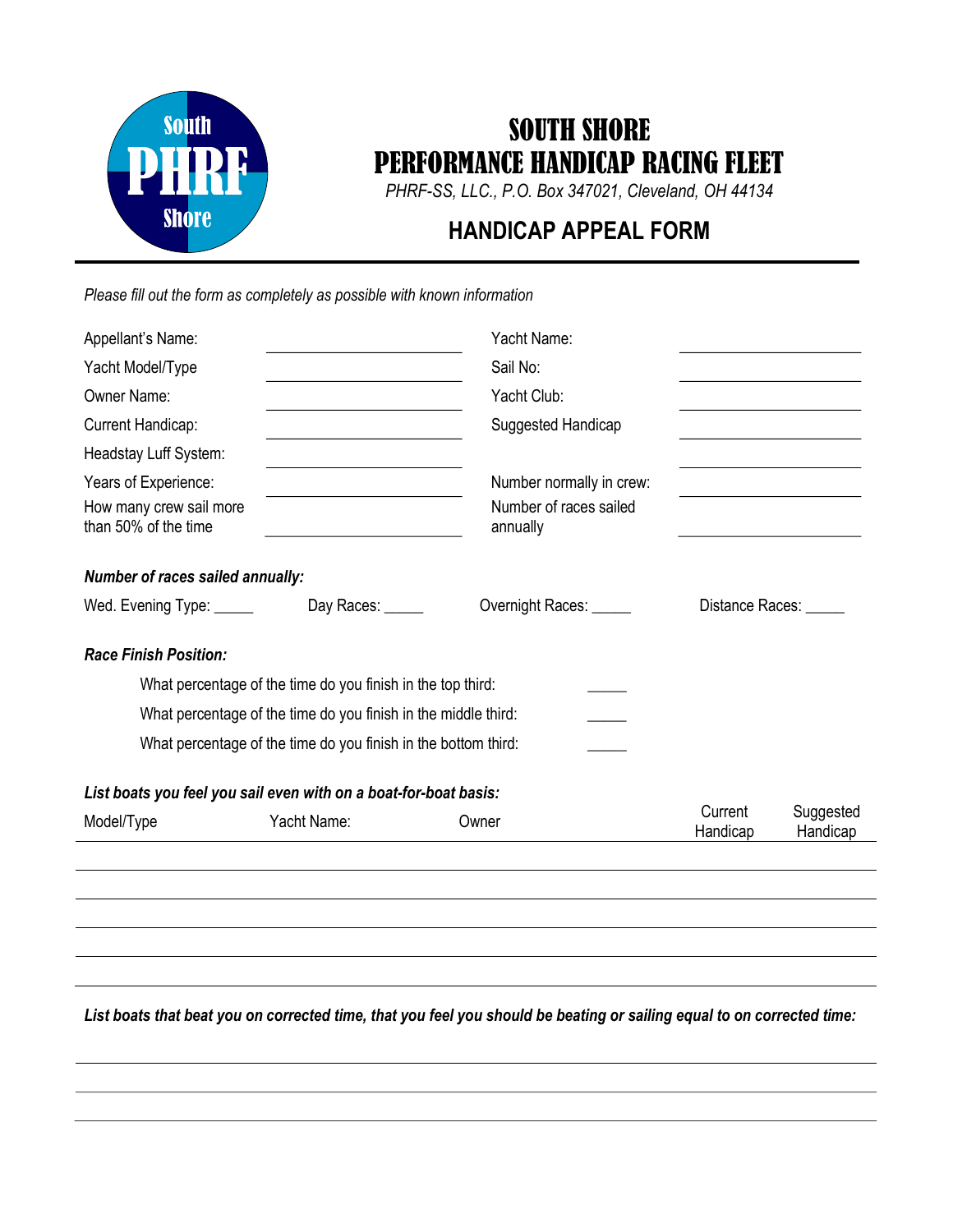| List those boats whose handicap you consider unfair, and what handicap do you recommend as being fair (Optional): |  |  |
|-------------------------------------------------------------------------------------------------------------------|--|--|
|                                                                                                                   |  |  |

| Fill out the following even if appealing another yacht's handicap: |                        |            |                                                         |
|--------------------------------------------------------------------|------------------------|------------|---------------------------------------------------------|
|                                                                    |                        |            |                                                         |
|                                                                    |                        |            |                                                         |
|                                                                    |                        |            |                                                         |
| <b>MAINSAILS</b>                                                   |                        |            |                                                         |
| Sail Maker                                                         | <b>Material Weight</b> | Age (yrs.) | <u> 1989 - Johann Barbara, martin amerikan basar da</u> |
|                                                                    |                        |            |                                                         |
| <b>HEADSAILS</b>                                                   |                        |            |                                                         |
| Maker                                                              | <b>Material Weight</b> | Age (yrs.) | Percentage (LP%)                                        |
|                                                                    |                        |            |                                                         |
| <b>SPINNAKERS</b>                                                  |                        |            |                                                         |
| Sail Maker                                                         | <b>Material Weight</b> | Age        | Symmetric/Assymetric                                    |
|                                                                    |                        |            |                                                         |
|                                                                    |                        |            |                                                         |

An appeal will not be accepted until results are available for at least the (10) Invitational Races or fifteen (15) club races in the year during which the appeal is made. No more than one appeal will be accepted per racing season.